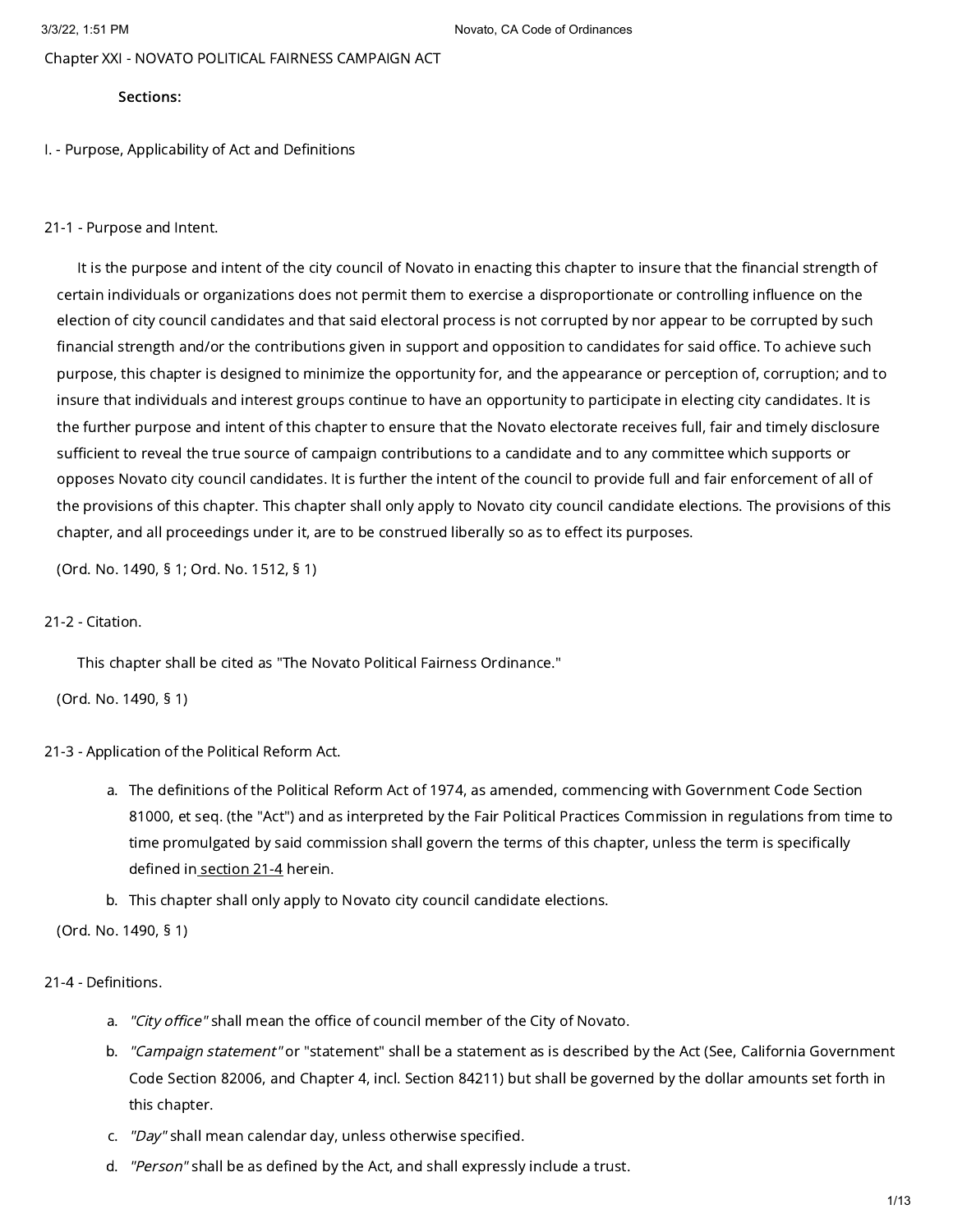e. *"City election"* means any general election for city council, special election for city council or any election seeking th $\epsilon$ of any city council member.

(Ord. No. 1490, § 1; Ord. No. 1512, § 2)

II. - Prohibited Campaign Contributions

21-5 - Prohibition of "Laundered" Campaign Contributions.

No candidate, committee, or campaign treasurer shall accept any campaign contribution made directly or indirectly, by any person in a name other than the name by which the contributor is known and identified for legal purposes, or in the name of any different person, or combination of persons, other than the name of the actual contributor. No person shall, in his or her or its own name, make a contribution of any thing of value belonging to another person, or that was received from another person on the condition that it be used as a campaign contribution. Such practices are commonly known as "laundering" campaign contributions. Upon discovery by any candidate, committee, or campaign treasurer of the receipt of any such "laundered" campaign contributions in violation of this section, the candidate, committee or campaign treasurer shall promptly pay to the city clerk for deposit to the city's general fund, from any of the candidate's or committee's available campaign funds, the amount of such "laundered" campaign contributions received in violation of this section.

(Ord. No. 1490, § 1)

# 21-6 - No Transfer of Committee Funds.

No funds may be transferred into any candidate's controlled committee for city office from any other committee controlled by the candidate.

(Ord. No. 1490, § 1)

# 21-7 - Limitation on Anonymous Contributions.

- a. No person shall make any anonymous contributions to any candidate for city office, or to a candidate's controlled committee of twenty-five (\$25.00) dollars or more in a calendar year. Any such anonymous contribution of twenty-five (\$25.00) dollars or more shall not be retained by or on behalf of the intended recipient, but instead, the portion exceeding twenty-four dollars and ninety-nine (\$24.99) cents shall be promptly paid, within five business days of its receipt, to the city clerk for deposit in the general fund of the City of Novato.
- b. No person shall make any anonymous contributions of twenty-five (\$25.00) dollars or more to any committee which is formed to support or to oppose any candidate for city office. Any such anonymous contribution of twenty-five (\$25.00) dollars or more shall not be retained by or on behalf of the intended recipient, but instead, the amount exceeding twenty-four dollars and ninety-nine (\$24.99) cents shall be promptly paid, within five business days of its receipt, to the city clerk for deposit in the general fund of the City of Novato.
- c. No candidate for city office, controlled committee or committee which is formed or existing primarily to support or oppose candidates for city office shall receive more than four hundred (\$400.00) dollars, cumulatively, in anonymous contributions in a calendar year. After a candidate for city office or such committee has received four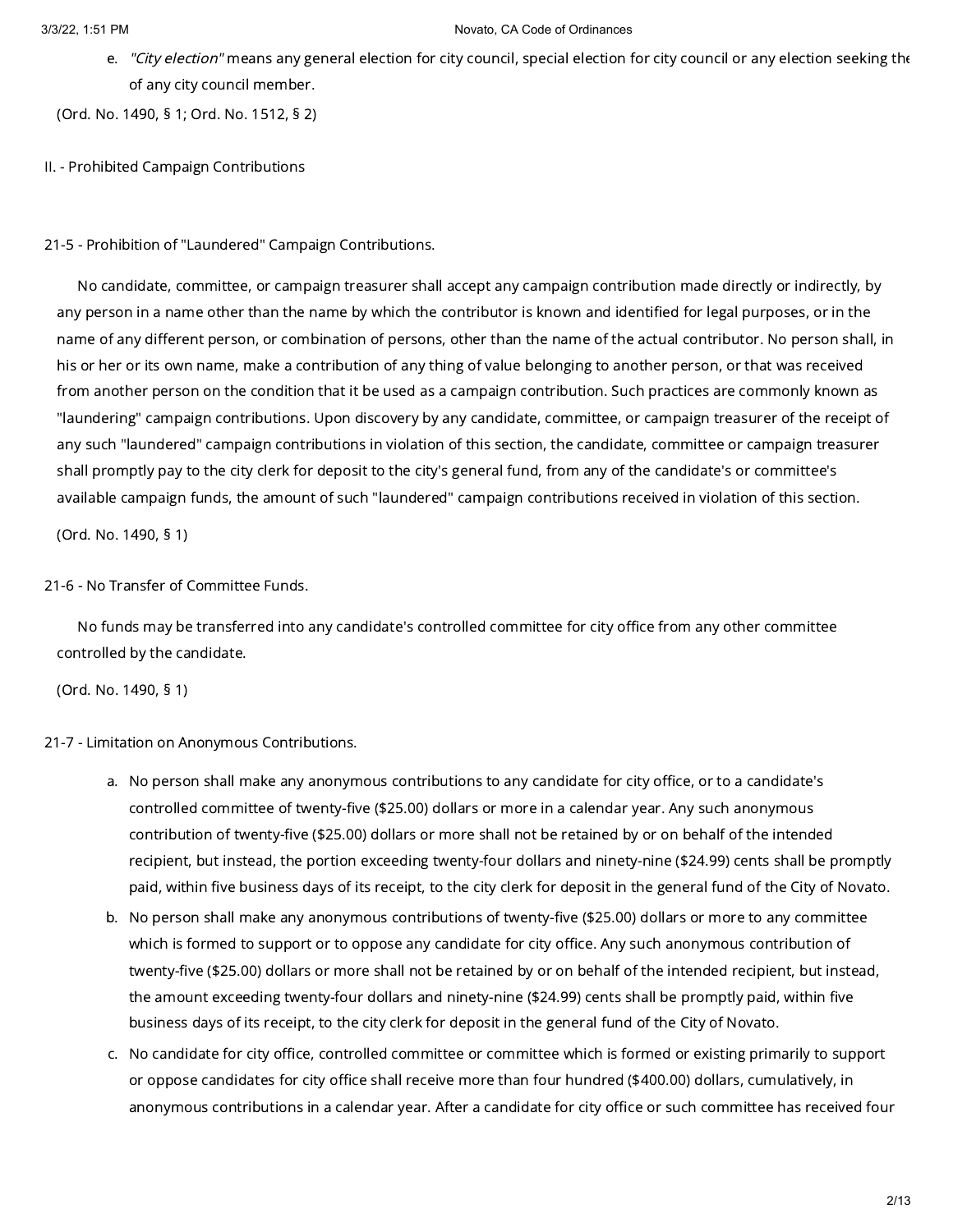hundred (\$400.00) dollars in anonymous contributions in a calendar year, all additional anonymous contributions received by a candidate for city office or such committee during that same calendar year shall be promptly paid, within five business days of their receipt, to the city clerk for deposit in the general fund of the City of Novato. (Ord. No. 1490, § 1)

21-8 - Return of Contributions.

Unless otherwise provided in this chapter or in the provisions of the Act made expressly applicable hereto, a contribution shall not be considered to be received (and, thus, shall not be deemed a contribution under this chapter) if it is not negotiated, deposited or utilized, and, in addition, if it is returned to the donor within 14 calendar days of receipt. If, after the exercise of good faith, the identity and/or location of the donor cannot be ascertained, any contribution from said donor shall not be considered received or deemed a contribution under this chapter if, within said 14 calendar day period, the contribution is paid over to the city clerk for depositing in the city's general fund. If, during said 14 calendar day period, the identity and/or location of the donor is ascertained and the contribution from that donor is mailed or otherwise attempted to be delivered and/or returned to the donor, but the contribution is returned to the donee, is undeliverable or otherwise is not returned to the donor, upon the receipt of the undelivered or unreturned contribution, said contribution shall be immediately paid over to the city clerk for depositing in the city's general fund.

(Ord. No. 1490, § 1)

21-8A - Contribution Limitations.

- a. No candidate for city office, candidate controlled committee or councilmember shall solicit or accept any contribution given in connection with a city election that will cause the total contributions to that candidate, committee or person from any contributor given in connection with that city election to exceed four hundred (\$400.00) dollars. No person shall contribute to a candidate or a candidate's controlled committee more than four hundred (\$400.00) dollars cumulatively in connection with a given city election. The excess from any contribution which would cause the total amount of contributions to a candidate from a contributor to exceed four hundred (\$400.00) dollars in connection with a given city election shall, within seven days after the excess becomes known or should have been known, be returned to the contributor.
- b. The provisions of this section shall not apply to a candidate's contribution of his or her personal funds to his or her own campaign and/or to his or her controlled committee. Contributions by the spouse of a candidate from such spouse's separate property shall be subject to the contribution limitations set forth in subsection a of this section.

(Ord. No. 1512, § 3)

21-8B - Limitation on Personal Loans.

A candidate for city office shall not loan more than an amount equal to 50 percent of the applicable voluntary expenditure limitation established pursuant to [section](https://library.municode.com/) 21-32 of his or her personal funds to his or her own campaign.

(Ord. No. 1512, § 3)

III. - Solicitation, Advertisements and Additional Campaign Statements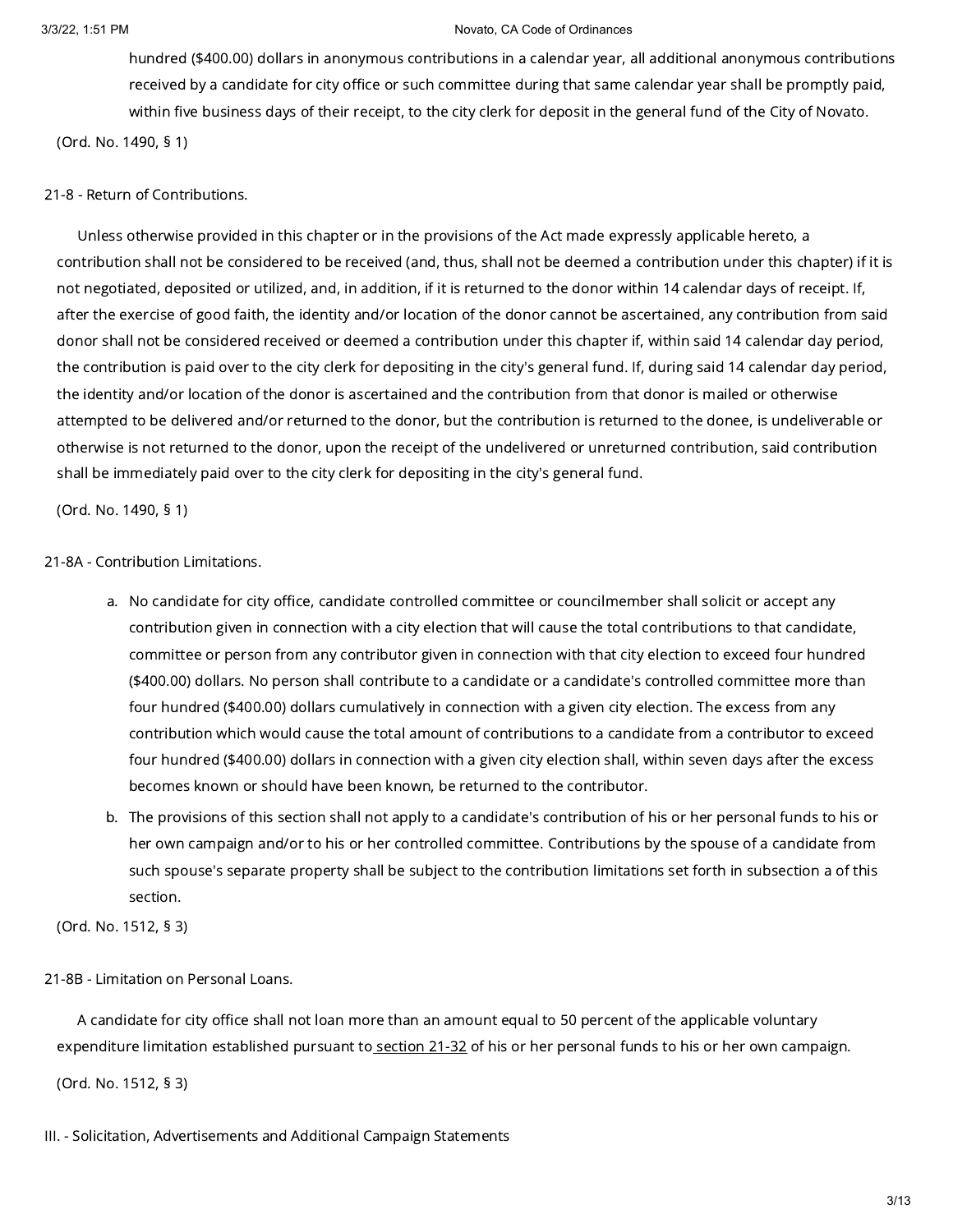21-9 - Written Solicitations by Candidates and Controlled Committees; Notice.

In the event that a candidate or his or her controlled committee makes a written solicitation for a contribution for the candidate's campaign for city office, that written solicitation shall include the following written notice in no less than tenpoint type on each such solicitation:

### Notice

All contributions of twenty-five (\$25.00) dollars and above will be disclosed.

(Ord. No. 1490, § 1)

21-10 - Disclosure of Contributions and Expenditures to and by Candidates and Controlled Committees.

Each person, candidate for city office and each committee shall disclose in the campaign statements required by the Act and by this chapter, all of the following:

- a. The information required under Section 84211(c) of the Act as to contributions received from persons who have given a cumulative amount of twenty-five (\$25.00) dollars or more;
- b. The information required under Section 84211(d) of the Act as to contributions received from persons who have given a cumulative amount of less than twenty-five (\$25.00) dollars;
- c. The information required under Section 84211(f) of the Act as to each person with respect to whom the cumulative amount of contributions (including loans) received from that person is twenty-five (\$25.00) dollars or more and a contribution or loan has been received from that person during the period covered by the campaign statement;
- d. The information required under Section 84211(g) of the Act as to each person with respect to whom the cumulative amount of loans received from or made to that person is twenty-five (\$25.00) dollars or more, and a loan has been received from or made to that person during the period covered by the campaign statement or is outstanding during the period covered by the campaign statement;
- e. The information required under Section 84211(k) of the Act as to each person to whom an expenditure of twenty-five (\$25.00) dollars or more has been made during the period covered by the campaign statement;
- f. The information required under Section 84211(i) of the Act as to expenditures made to persons who have received twenty-five (\$25.00) dollars or more;
- g. The information required under Section 84211(j) of the Act as to expenditures made to persons who have received less than twenty-five (\$25.00) dollars;
- h. All of the other information required by Section 84211 of the Act.

(Ord. No. 1490, § 1)

21-11 - Additional Pre-Election Campaign Statements; Friday Before Election and Late Contribution Reports.

In addition to the campaign statements which every candidate, elected officer and committee which, in whole or in part, supports or opposes, any candidate for Novato city council is required to file under Government Code Section 84200 et seq., the following campaign statements shall be filed with the city clerk:

a. Each candidate for city office and the candidate's controlled committee, shall file an additional campaign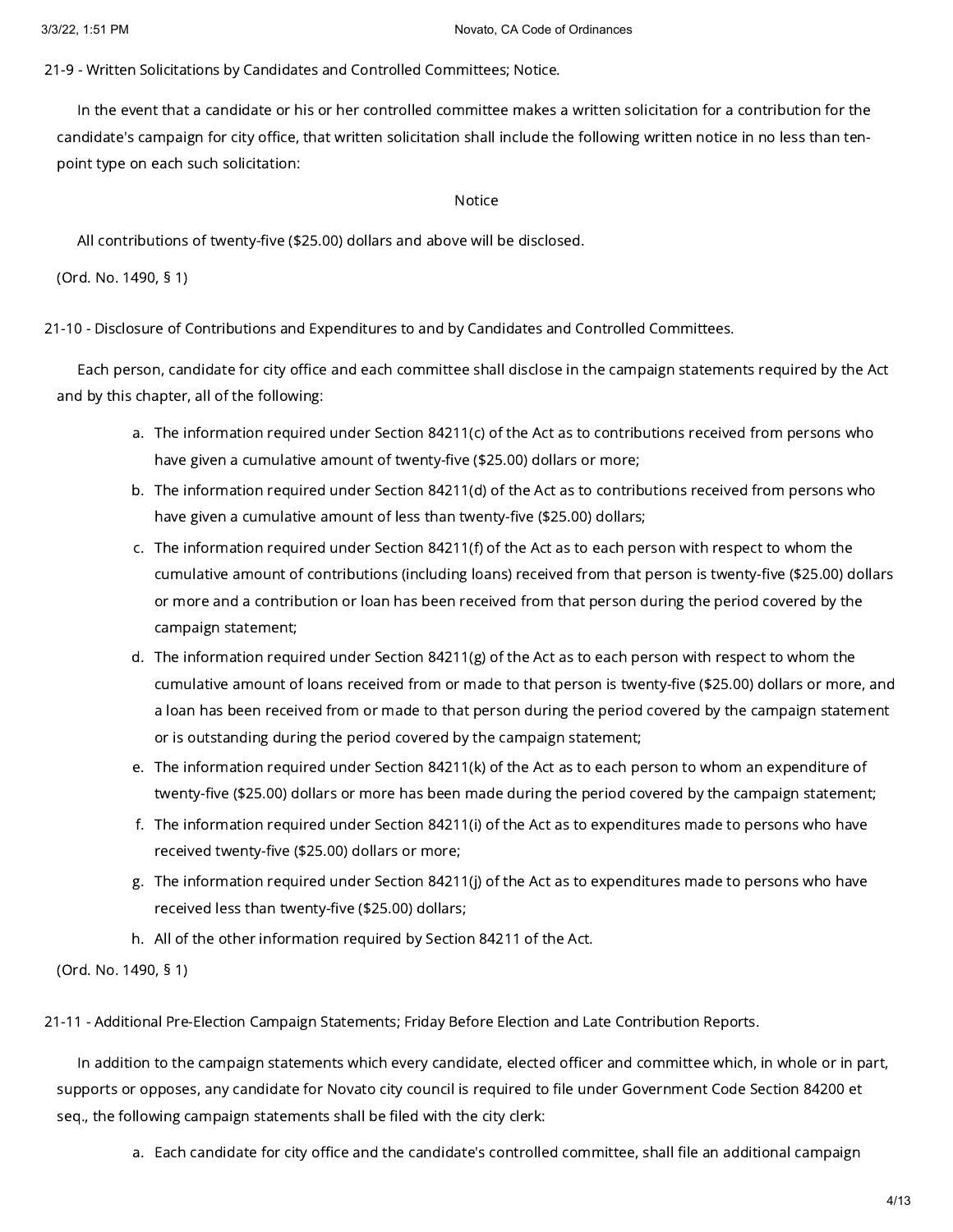statement at the office of the city clerk, which is to be received by 1:00 p.m. on the Friday before the election. Said campaign statement shall cover the period between the closing date of the last campaign statement filed under the Act and 5:00 p.m. on the Thursday immediately preceding the Friday before the election. In addition, each candidate shall provide to the city clerk sufficient copies of said additional campaign statement to enable the clerk to provide one copy thereof to each other candidate and three additional copies for use by the media. The campaign statement shall include the same information required by the Act, and by this chapter.

- b. Other than a candidate's controlled committee, any committee formed or existing primarily to support or oppose candidacies or a candidate for city office (or a city general purpose committee active only in the city) which expends more than five hundred (\$500.00) dollars in a calendar year to support or oppose any candidate for city office, shall file an additional campaign statement at the office of the city clerk, which is to be received by 1:00 p.m. on the Friday before the election. Said campaign statement shall cover the period between the closing date of the last campaign statement filed under the Act and 5:00 p.m. on the Thursday immediately preceding the Friday before the election. In addition, each such committee shall provide to the city clerk sufficient copies of the additional campaign statement to enable the clerk to provide one copy thereof to each other candidate and three additional copies for use by the media. The campaign statement shall include the same information required by the Act, and by this chapter.
- c. Other than a candidate's controlled committee, any committee formed or existing primarily to support or oppose candidacies or a candidate for city office (or a city general purpose committee active only in the city) which expends more than five hundred (\$500.00) dollars in a calendar year to support or oppose any candidate for city office, shall file a late contribution report with the Novato city clerk which reports all contributions of two hundred (\$200.00) dollars or more and to be used to support or oppose any candidate for city office, received from any source during the period commencing at the end of the period covered in the last campaign statement filed before the election and ending on midnight of the day before the city election.
	- 1. The late contribution report filings required by subsection c of this section shall be made at and received by the office of the city clerk within 24 hours of the committee's or candidate's (other than candidate controlled committees') receipt of the reported contributions.
- d. Notwithstanding the amount specified in Government Code Section 82036.5, any independent expenditure committee formed or existing primarily to support or oppose candidacies or a candidate for city office which expends more than five hundred (\$500.00) dollars in a calendar year to support or oppose any candidate for city office, shall file a late contribution report with the Novato city clerk which reports all contributions of two hundred (\$200.00) dollars or more and to be used to support or oppose any candidate for city office, received from any source during the period commencing at the end of the period covered in the last campaign statement filed before the election and ending on midnight of the day before the city election.
	- 1. The late contribution report filings required by subsection d of this section shall be made at and received by the office of the city clerk within 24 hours of the committee's (other than candidate controlled committees') receipt of the reported contributions.
- e. Notwithstanding the amount specified in Government Code Section 82036, all late contributions to a candidate for city office, or a candidate's controlled committee, of two hundred (\$200.00) dollars or more shall, during and for the same period specified in subsection c of this section, be reported to the city clerk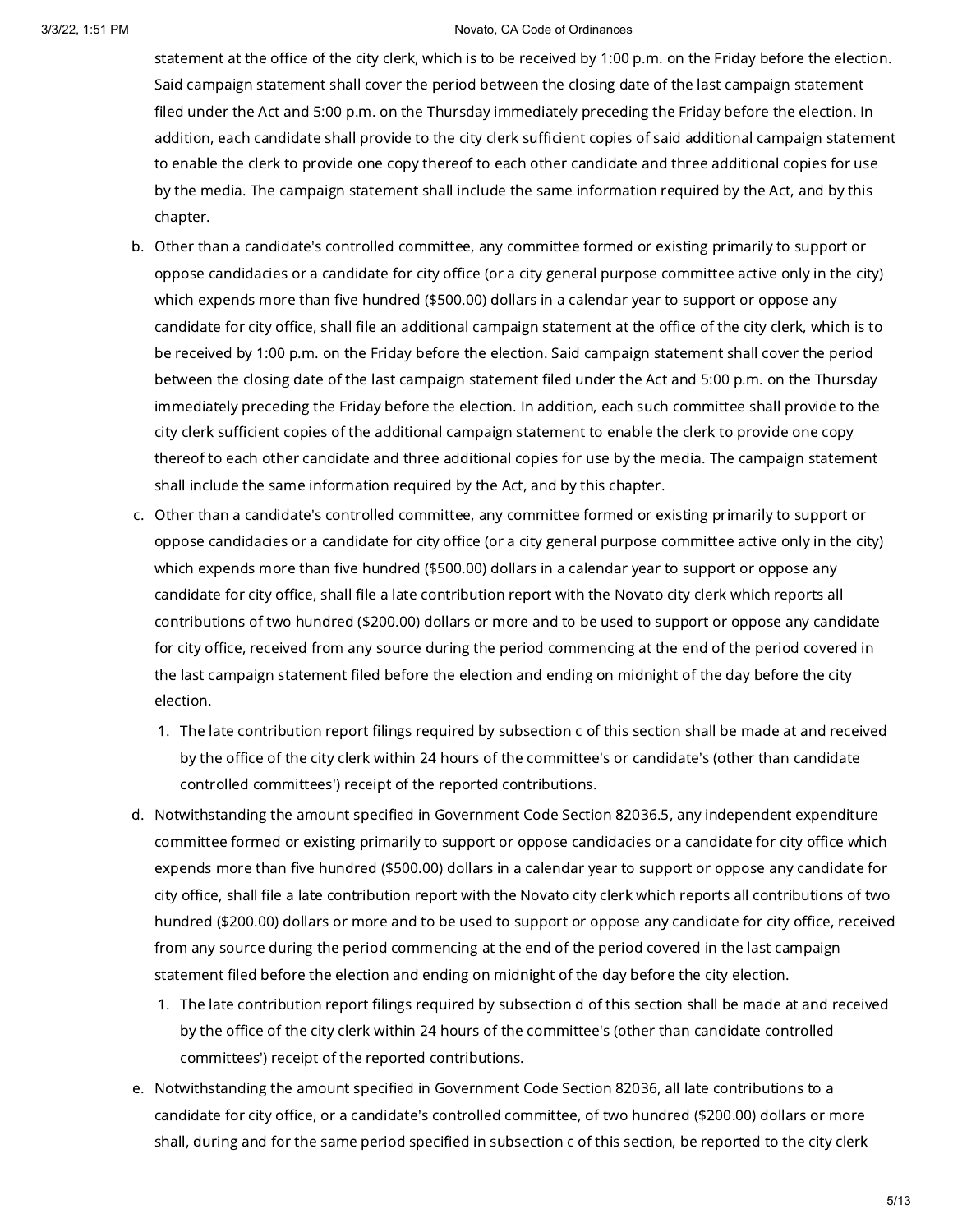#### 3/3/22, 1:51 PM  $\overline{a}$  PM  $\overline{b}$  PM  $\overline{c}$  PM  $\overline{c}$  PM  $\overline{c}$  PM  $\overline{c}$  PM  $\overline{c}$  PM  $\overline{c}$  PM  $\overline{c}$  PM  $\overline{c}$  PM  $\overline{c}$  PM  $\overline{c}$  PM  $\overline{c}$  PM  $\overline{c}$  PM  $\overline{c}$  PM  $\overline{c}$  PM  $\overline{c}$  PM  $\$

within 24 hours of the contribution with all of the information required of late contribution reports under the Act.

(Ord. No. 1490, § 1)

21-12 - Disclosure in Mass Mailings of Contributors to Independent Expenditure Committees.

- a. Any independent expenditure committee that makes, during the calendar year in which the election is held, more than five hundred (\$500.00) dollars in independent expenditures in support of or in opposition to a candidate for city office shall disclose the following information in a clear and legible manner in at least six point type on the bottom portion of the front page of any mass mailing by the committee in the election for which the independent expenditures were made:
	- 1. As of the date of the distribution of the mass mailing, the names and occupations of individuals who and the names and business interests of non-individuals which are the six largest contributors ("Largest Contributors") to the committee during the 12 months preceding the date of the election, listed in order of the amount of contributions. If two or more of the largest contributors have contributed the same amount, they shall be listed according to chronological sequence of their contributions. The disclosure shall read: "Major funding by: (name and occupation or business interest of each of the Largest Contributors)." In the case of contributions from committees, the disclosure shall read: "Major funding by (name of committee); Expenditures directed by: (name and occupation or business interest of persons or entities who direct or control the expenditures of the committee)"; and
	- 2. If, as of the date the mass mailing is distributed the committee has received at least 40 percent of its total contributions during the 12 months preceding the date of the election from large out of town contributor(s) (defined below), the top portion of the disclosure shall state in at least six point type, "Major funding from large out of town contributors." The names of the five largest out of town contributors during the 12 months preceding the date of the election, listed in order of their contribution amounts (the largest contributor listed first), and the residence or business location of the contributors, shall be stated in not less than six point type. "Large out of town contributors" means those contributors (a) who either are not residents of the City of Novato or do not have a principal place of business in the City of Novato, and (b) whose cumulative contributions to the committee are one hundred (\$100.00) dollars or more during the 12 months preceding the date of the election.
	- 3. The total production and postage cost of the mailing.
- b. When making the disclosures required in subsections a.1 and a.2 of this section, the independent expenditure committee must use the same type size for all words in both disclosures. The committee must list each contributor on a new line. The independent expenditure committee shall use the bottom portion of the front page of the mass mailing solely for the purpose of making the disclosures required in subsection a of this section.
- c. For purposes of this section, "front page" shall mean the envelope, page or panel where the address is or, in the case of unaddressed items, any outside panel.
- d. For each mailing to Novato residents in excess of 200 pieces, the independent expenditure committee shall send a copy of the mailing to the city clerk and to each candidate for city office at the same time the pieces are mailed to the other Novato residents.
- e. The mailing shall state in a prominent place, in clear legible type (not less than six point type), the following: "This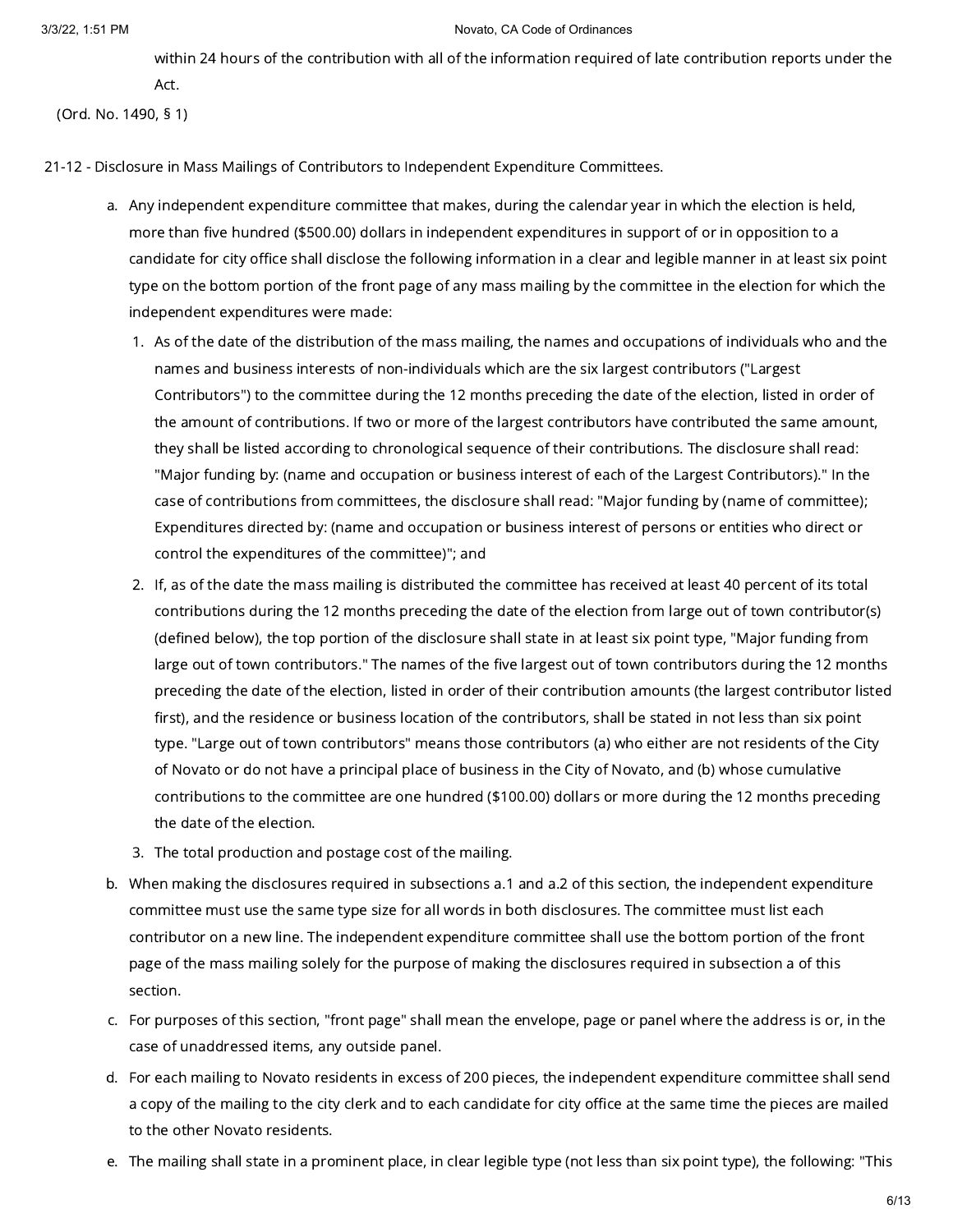mailing is not authorized or approved by any candidate for Novato city council."

f. This section does not apply to communications from an organization to its members, except for mailings by a political party to its members, as to which this section does apply.

(Ord. No. 1490, § 1)

- 21-13 Ads and Television Promotions to State by Whom Authorized.
	- a. Any advertisements consisting of printed literature distributed (but not mailed) by a candidate or controlled committee to more than 200 Novato residents shall state on the advertisement in type not less than six point, in a clear legible manner, whether or not the advertisement has been authorized by any candidate for city office, and, if not, by whom the advertisement was authorized.
	- b. All cable television promotions or shows that promote or oppose a candidate for city office and that air after the close of the candidate filing period must, in either their oral statements or visual depictions, state in clear and understandable language, all of the following:
		- 1. Whether or not the promotion or show has been authorized by any candidate for city office, and, if not, by whom the promotion or show was authorized;
		- 2. As of the date of the promotion's or show's airing, the names and occupations of individuals who and the names and business interests of non-individuals which, during the 12 months preceding the date of the election, are the six largest contributors to the person or committee paying for the promotion or show, listed in order of the amount of contributions (with the largest contributor being listed first). If two or more of the largest contributors have contributed the same amount, they shall be listed according to chronological sequence of their contributions. The disclosure shall read or state: "Major funding for this promotion (or advertisement) came from: (name and occupation or business interest of each of the largest contributors)." In the case of contributions from committees, the disclosure shall read or state: "Major funding for this promotion (or advertisement) came from (name of committee); Expenditures of the committee are directed by: (name and occupation or business interest of persons or entities who direct or control the expenditures of the committee)."
		- 3. If, as of the date of the promotion's or show's airing, the person or committee paying for the promotion or show has received at least 40 percent of his/her/its total contributions during the 12 months preceding the date of the election from out of town contributor(s) (defined below), the disclosure shall read or state "Major funding for this promotion (or advertisement) came from the following, large out of town contributors." Following which, the promotion or show shall state or disclose the names of the five largest out of town contributors during the 12 months preceding the date of the election, listed in order of their contribution amounts (with the largest contributor being listed first), and the residence or business location of the contributors. "Large out of town contributors" means those contributors (a) who either are not residents of the City of Novato or do not have a principal place of business in the City of Novato, and (b) whose cumulative contributions to the person or committee paying for the promotion or show are one hundred (\$100.00) dollars or more for the 12 months preceding the date of the election.
	- c. Notwithstanding subsection b of this section to the contrary, subsection b shall not apply to cable television promotions or shows on which all the candidates for city office appear or are featured, or have been invited to participate.
	- d. Subsection b of this section shall apply to candidates, candidates' controlled committees and independent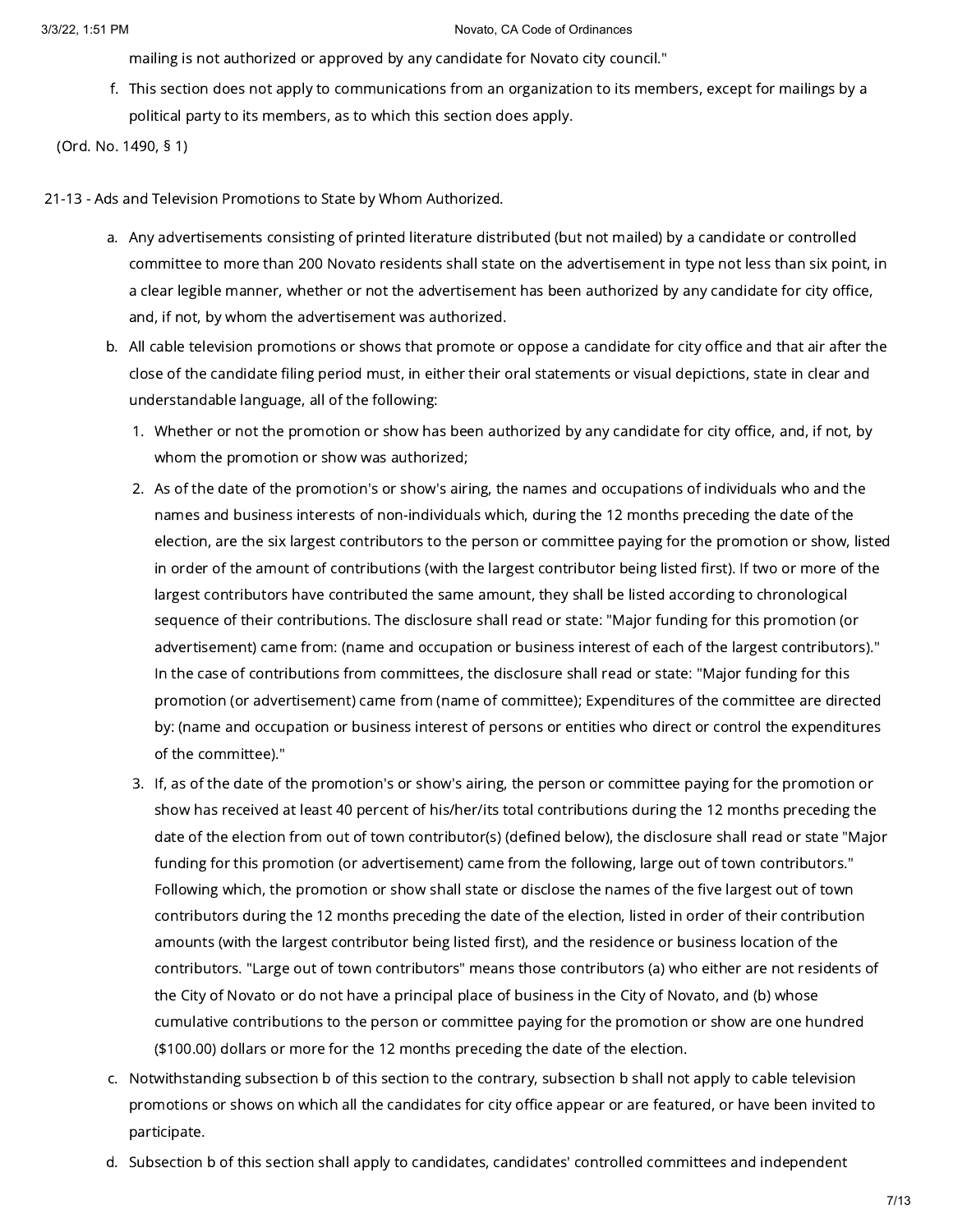expenditure committees governed by Section 21-12a of this chapter.

(Ord. No. 1490, § 1)

21-14 - Disclosure by "Primarily Formed" Committee.

Any committee formed or existing primarily to support or oppose candidacies or a candidate for city office (or a city general purpose committee active only in the city), including such a committee formed on or any time between the 18th day before the then pending election and the date of the election, which advocates for the election of any candidate(s) for city office, or opposes any candidate(s) for election to city office, and which makes, cumulatively, five hundred (\$500.00) dollars or more in expenditures in support of or in opposition to candidates for city office in a calendar year, shall report all contributions and, separately, all expenditures in support of or in opposition to candidates for city office, as required by this chapter. For each expenditure and contribution, the committee shall report what amount or portion was of benefit to the city office candidate the expenditure and/or contribution benefited. In addition, such committee shall also disclose the full name, street address, employer, and employer's address of all officers of the committee.

(Ord. No. 1490, § 1)

21-15 - Electronic Filing of Campaign Statements.

- a. Effective November 1, 2006, any candidate for city office, any candidate's controlled committee and any committee formed or existing primarily to support or oppose candidacies or a candidate for city office (or a city general purpose committee active only in the city), shall file thereafter, in addition to each duly executed original campaign statement and any copies thereof as required by this chapter and/or the Act, campaign statements as required herein that are in an electronic format, if any has been approved by the city council, for use on the city's internet site.
- b. The city clerk shall cause to be placed on the city's web site a copy of each campaign statement, if any, filed electronically in accordance with subsection a hereof, within 24 hours of the statement's filing with the city clerk, except that the clerk shall cause to be placed on the city's web site the additional pre-election statements required under sections 21-11a and b of this chapter by 5:00 p.m. on the day said statement is filed.
- c. Notwithstanding the foregoing to the contrary, candidates and committees shall be exempt from the electronic filing requirements of this section if along with each campaign statement required hereunder, they submit a written statement, signed under penalty of perjury, certifying that for the entirety of the election campaign (i) they have not used and will not use or (ii) they (or the person who prepares their campaign statements does) do not have the qualifications, skill or competency to use computers or the other applicable technology required to fill out and/or prepare campaign statements is in the electronic format approved by the city council.

(Ord. No. 1490, § 1)

21-16 - Information Required Before Depositing Contributor's Contribution.

- a. Any candidate for city office, and the candidate's controlled committee, shall not cash, deposit, or otherwise negotiate any contribution of twenty-five (\$25.00) dollars or more from any contributor for which the candidate or the candidate's controlled committee does not have the full name, street address, occupation, and employer (or, if self-employed, the name of the business) of the contributor.
- b. Except as provided in <u>[section](https://library.municode.com/) 21-8</u>, whether or not the candidate or the controlled committee has the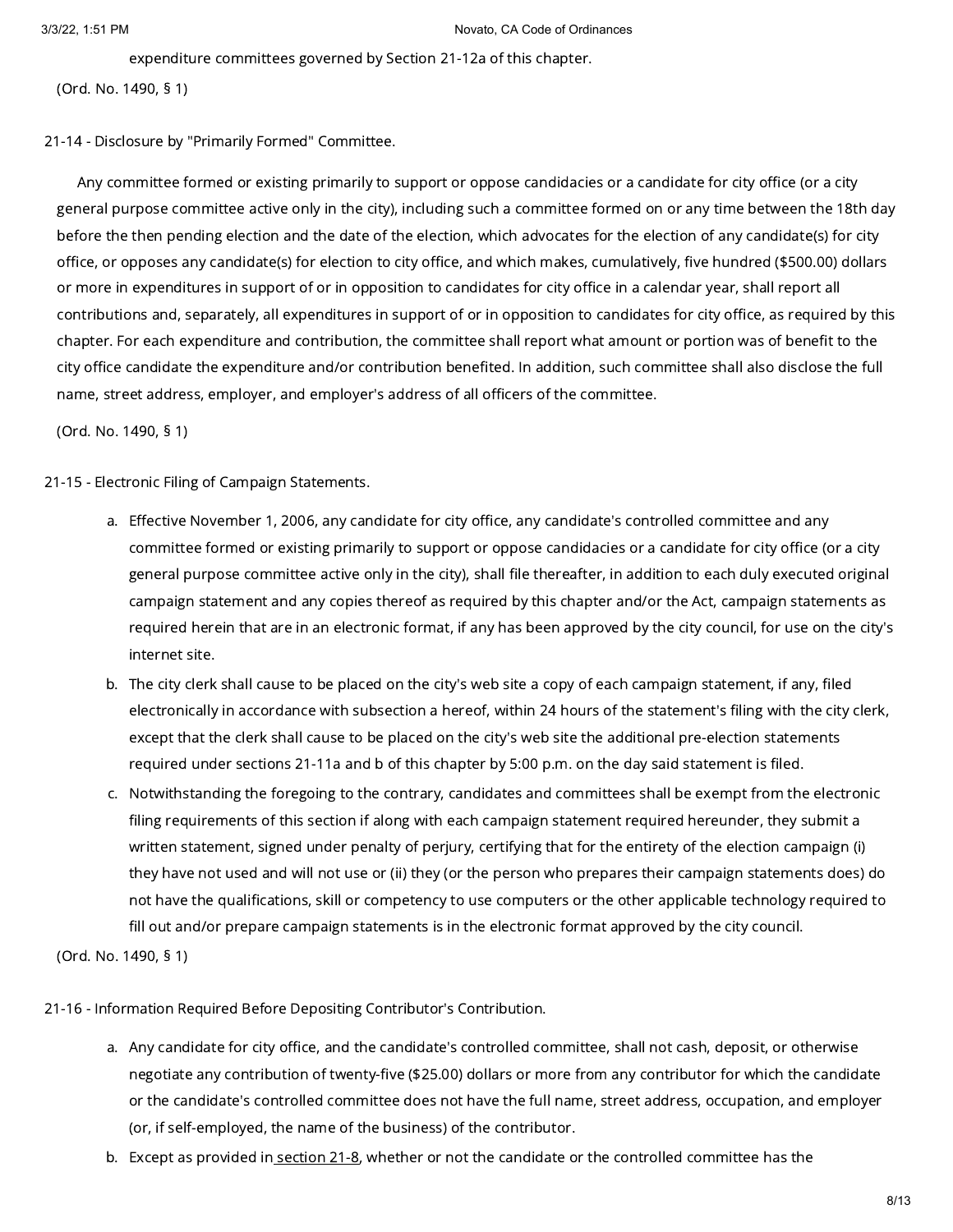information required by subsection a of this section, the contribution shall be deemed received as of the date of its receipt or pledge, and the full amount of the contribution shall be timely reported as required by the Act and by this chapter.

(Ord. No. 1490, § 1)

21-17 - Disclosure During Unsolicited Campaign Telephone Calls to Novato Residents.

- a. Any person who (i) makes or causes to be made more than 100 unsolicited telephone calls to Novato residents for the purpose of supporting or opposing any candidate for city office or (ii) conducts a poll of more than 100 Novato residents which, in whole or in part, inquires as to one or more candidates for city office, and is paid for making such telephone calls or conducting such poll, shall disclose or cause to be disclosed to the person called or polled, at the commencement of the call or poll, and, in addition, at any time when so requested by the person called or being polled, the following information:
	- 1. The name of the individual calling or polling, the name of the individual's employer (if any), and the name of the person paying for the telephone calls or poll.
	- 2. In addition, if the person answering the call or responding to the poll so requests, the caller or pollster shall also provide the address and telephone number of the employer and of the person paying for the telephone call or poll.
- b. This section shall not apply to pre-recorded, automatic telephone calls or calls by volunteers.

(Ord. No. 1490, § 1)

- IV. Campaign Accounts, Debates and Recalls
- 21-18 Funds Shall be on Deposit Before Making Expenditures.

Except for debt incurred in paying for utilities, an independent expenditure committee which expends funds greater than five hundred (\$500.00) dollars in support of or in opposition to a Novato candidate shall have on deposit, in good funds, all of the funds needed to pay for the total production, printing, and mailing cost of any mailings, flyers, newspaper ads, radio, TV or other advertisements, before the mailings, flyers, newspaper ads, radio, TV, or other advertisements, are distributed to more than 200 Novato residents.

(Ord. No. 1490, § 1)

21-19 - One Campaign Committee and One Checking Account Per Candidate for City Office.

A candidate for city office shall have no more than one candidate controlled committee and one checking account for the city office being sought, out of which all expenditures by that committee for the campaign for that office shall be made. This section should not prohibit the establishment of savings accounts, but no campaign expenditure shall be made out of any savings account. This section does not apply to officeholder accounts.

(Ord. No. 1490, § 1)

21-20 - Election Campaign Accounts.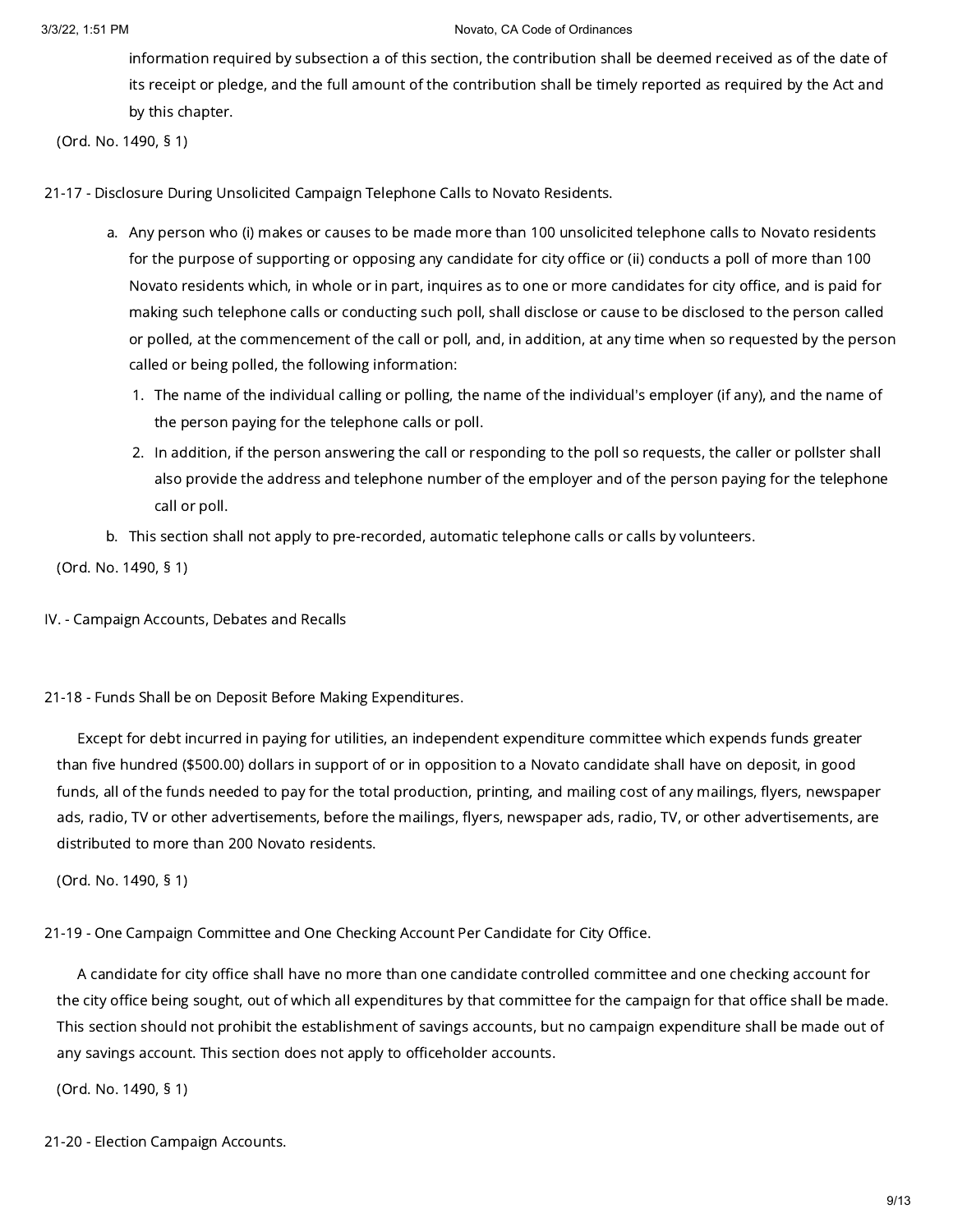- a. Except as provided in <u>[section](https://library.municode.com/) 21-8</u>, all campaign contributions accepted by a campaign treasurer or committee shal deposited within seven days of receipt into the election campaign account by the campaign treasurer, committee or authorized agent thereof. Except as provided in [section](https://library.municode.com/) 21-8, whether or not each contribution is in fact deposited, be duly reported on the campaign statements required to be filed by this chapter.
- b. The candidate, committee or authorized agent thereof, shall retain all campaign records for a period of four years after the final, post-election campaign statements is due.

(Ord. No. 1490, § 1)

21-21 - Naming of Independent Expenditure Committee.

If the name of an independent expenditure committee which expends funds to support or to oppose a candidate for city office reflects a profession, at least 25 percent of the total amount of contributions thereto shall only be from members of the profession named.

(Ord. No. 1490, § 1)

### 21-22 - Written Acknowledgment.

Any candidate for city office shall be required to acknowledge, in writing, receipt of a copy of this chapter. Each candidate shall provide a copy of this chapter to any treasurer of the candidate's controlled committee. A refusal or failure of the candidate to sign or otherwise acknowledge receipt of the copy of this chapter shall not affect the applicability or enforceability of this chapter to said candidate or to his/her controlled committee.

(Ord. No. 1490, § 1)

## 21-23 - Debates.

Candidates are strongly encouraged to participate in two or more nonpartisan candidate debates for each election. The city may assist independent, non-biased debate moderators by providing space and TV coverage for at least two debates and shall rebroadcast the debates at least once prior to the election date.

(Ord. No. 1490, § 1)

### 21-24 - Recall Campaign.

Recall elections are governed by this chapter.

(Ord. No. 1490, § 1)

V. - Penalties and Enforcement

21-25 - No Criminal Penalties for Violations of Chapter.

a. Notwithstanding anything to the contrary stated in this chapter and/or the Novato Municipal Code, violations of this chapter shall not constitute crimes and shall not be prosecuted or punished as such.

(Ord. No. 1490, § 1)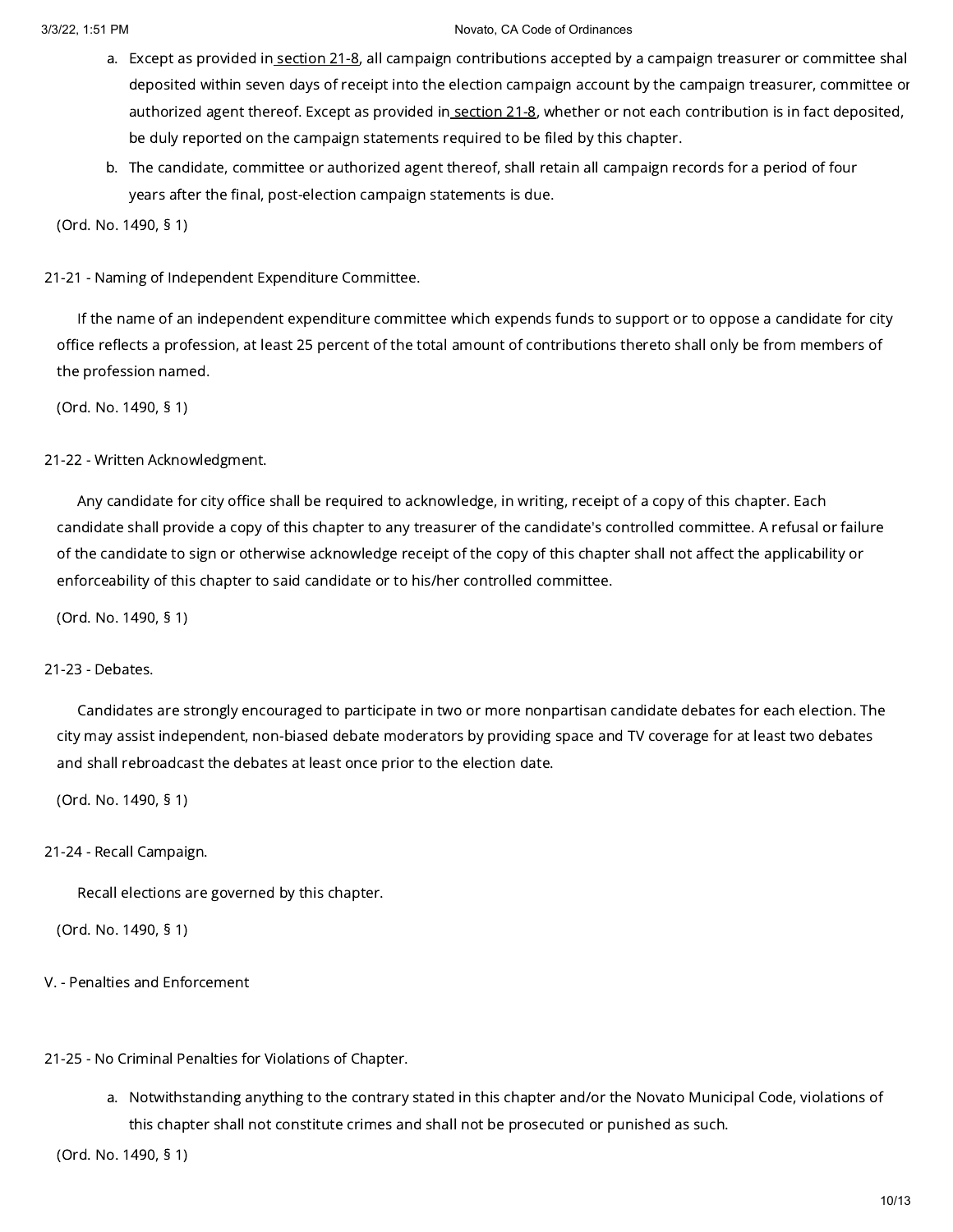21-26 - Administrative Penalties.

The city clerk shall impose administrative penalties against any candidate for city office, his or her campaign committee, or any other committee governed by this chapter for any violation of the provisions of this chapter as follows:

- a. For failure to timely file with the city clerk the campaign statements required under<u> [section](https://library.municode.com/) 21-11</u>, the penalty shall be twenty-five (\$25.00) dollars per day after the deadline until the statement is filed.
- b. All penalties assessed shall be paid by the candidate or his or her campaign committee and/or the treasurer of any other committee governed by this chapter within 15 days of the date that written notice of the penalty is deposited in the United States mail and upon receipt shall be deposited in the city's general fund.
- c. The city clerk may bring a civil action and obtain a judgment in superior court for the purpose of collecting any unpaid monetary penalties, fees, or civil penalties imposed pursuant to this section. The action may be filed as a small claims, limited civil, or unlimited civil case, depending on the jurisdictional amount. The venue for this action shall be in Marin County. In order to obtain a judgment in a proceeding under this section, the city clerk shall show, following the procedures and rules of evidence as applied in ordinary civil actions, all of the following:
	- 1. That the monetary penalties, fees, or civil penalties were imposed following the procedures set forth in this chapter.
	- 2. That the defendant or defendants in the action were notified, by actual or constructive notice, of the imposition of the monetary penalties, fees, or civil penalties.
	- 3. That a demand for payment has been made by the city clerk and full payment has not been received.

(Ord. No. 1490, § 1)

## 21-27 - Civil Enforcement.

- a. Any person who intentionally or negligently violates any of the reporting requirements of this chapter shall be liable in a civil action brought by the district attorney or by a person residing within the city for an amount not more than the amount or value not properly reported. Any person who intentionally or negligently violates any of the contribution limitation provisions of [section](https://library.municode.com/) 21-8A shall be liable in a civil action brought by the district attorney or by a person residing within the city for an amount not more than the amount of contributions accepted in excess of the limits specified in said [section](https://library.municode.com/) 21-8A. Any amount recovered by the district attorney shall be retained by and deposited in those funds as lawfully directed by the district attorney. Any amount recovered by a city resident shall be retained and owned by the resident. In any such action, the court may award to a prevailing plaintiff or defendant his/her costs of litigation, including reasonable attorney's fees.
- b. Any person, before filing a civil action pursuant to this section, must first file with the district attorney a written request for the district attorney to commence the action. The request shall include a statement of the grounds for believing a cause of action exists. The district attorney may respond to the person in writing, indicating whether he or she intends to file a civil action.
	- 1. If the district attorney responds in the affirmative and files suit within 120 days from receipt of the written request to commence the action, no other action may be brought unless the action brought by the civil prosecutor is dismissed without prejudice for the reasons specified in Cal. Gov't Code Section 91008.
	- 2. If the district attorney responds in the negative within 120 days from receipt of the written request to commence the action, the person requesting the action may proceed to file a civil action upon receipt of the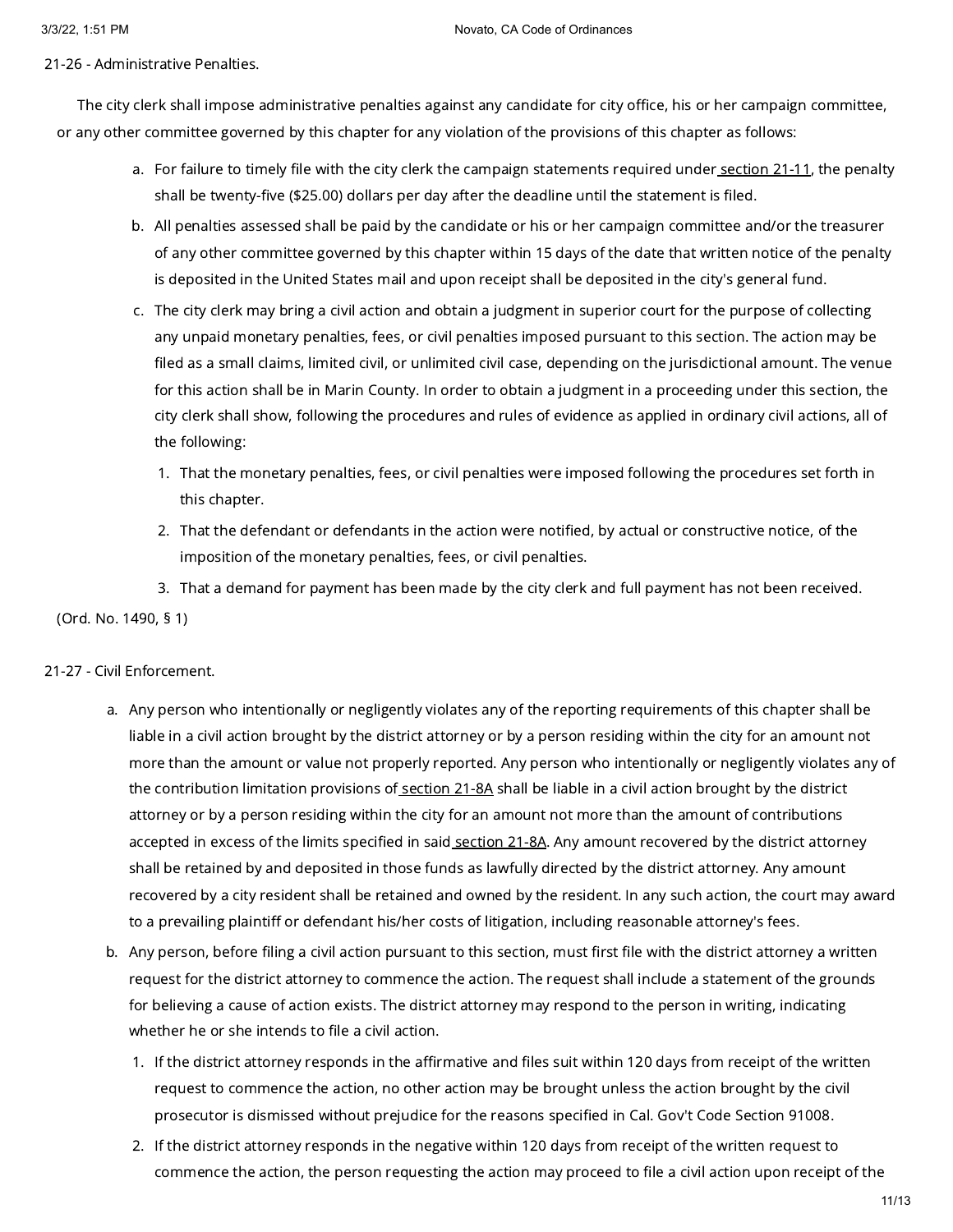response from the district attorney. If, pursuant to this subdivision, the district attorney does not respond within 120 days, the district attorney shall be deemed to have provided a negative written response to the person requesting the action on the 120th day and the person shall be deemed to have received that response.

- 3. The time period within which a civil action shall be commenced, as set forth in <u>[section](https://library.municode.com/) 21-31</u>, shall be tolled from the date of receipt by the district attorney of the written request to either the date that the civil action is dismissed without prejudice or the date of receipt by the person of the negative response from the district attorney, but only for a civil action brought by the person who requested the district attorney to commence the action.
- c. Any person filing a complaint, cross-complaint, or other initial pleading in a civil action pursuant to this section or section 20-28 shall, within 10 days of filing the complaint, cross-complaint, or initial pleading, serve on the city clerk a copy of the complaint, cross-complaint, or initial pleading or a notice containing all of the following:
	- 1. The full title and number of the case.
	- 2. The court in which the case is pending.
	- 3. The name and address of the attorney for the person filing the complaint, cross-complaint, or other initial pleading.
	- 4. A statement that the ease raises issues under the Novato Political Fairness Ordinance.
- d. No complaint, cross-complaint, or other initial pleading shall be dismissed for failure to comply with subsection c of this section.

(Ord. No. 1490, § 1; Ord. No. 1512, § 5)

## 21-28 - Injunctive Relief.

Any person residing within the city's limits, including the district attorney (irrespective of his/her place of residence), may sue for injunctive relief to enjoin violations or to compel compliance with the provisions of this title. The court may award to a plaintiff or defendant who prevails his costs of litigation, including reasonable attorney's fees.

(Ord. No. 1490, § 1)

## 21-29 - Prohibited Acts Defined.

Any person who violates any provision of this chapter, who purposely or negligently causes any other person to violate any provision of this chapter, or who aids and abets any other person in the violation of any provision of this chapter, shall be liable under the provisions of this chapter. However, this section shall apply only to persons who have filing or reporting obligations under this chapter, or who are compensated for services involving the planning, organizing, or directing any activity regulated or required by this chapter.

(Ord. No. 1490, § 1)

## 21-30 - Remedies Cumulative.

All remedies provided for in this chapter shall be cumulative and not exclusive.

(Ord. No. 1490, § 1)